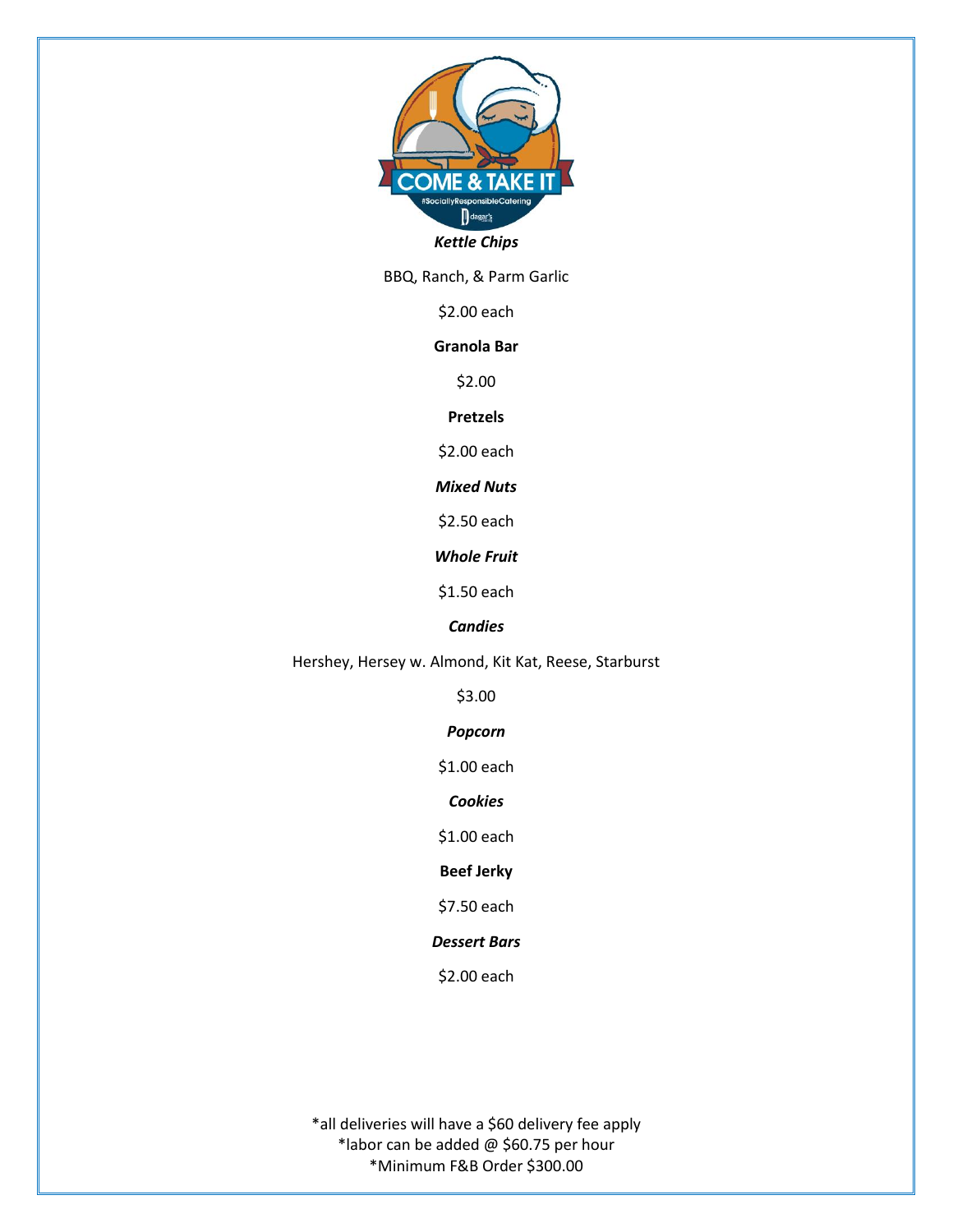

### *Canned Sodas*

\$2.00 each

### *Bottled Water ( 8 oz)*

\$.75 each

#### **Imported Sodas**

Mexican Coke | Jarrito Mandarin Orange Soda | Jarrito Fruit Punch Soda

**\$3.60 per guest**

### **House Made Lemonade**

Blueberry Lavender Lemonade Strawberry Jalapeno Lemonade Traditional Lemonade **\$3.60 per guest**

**Apple Cider Bar**

Warm Apple Cider | Cinnamon Sticks | Caramel Pieces | Orange Slices | Brown Sugar Cinnamon Syrup | Pumpkin Spice Syrup \$4.85 per guest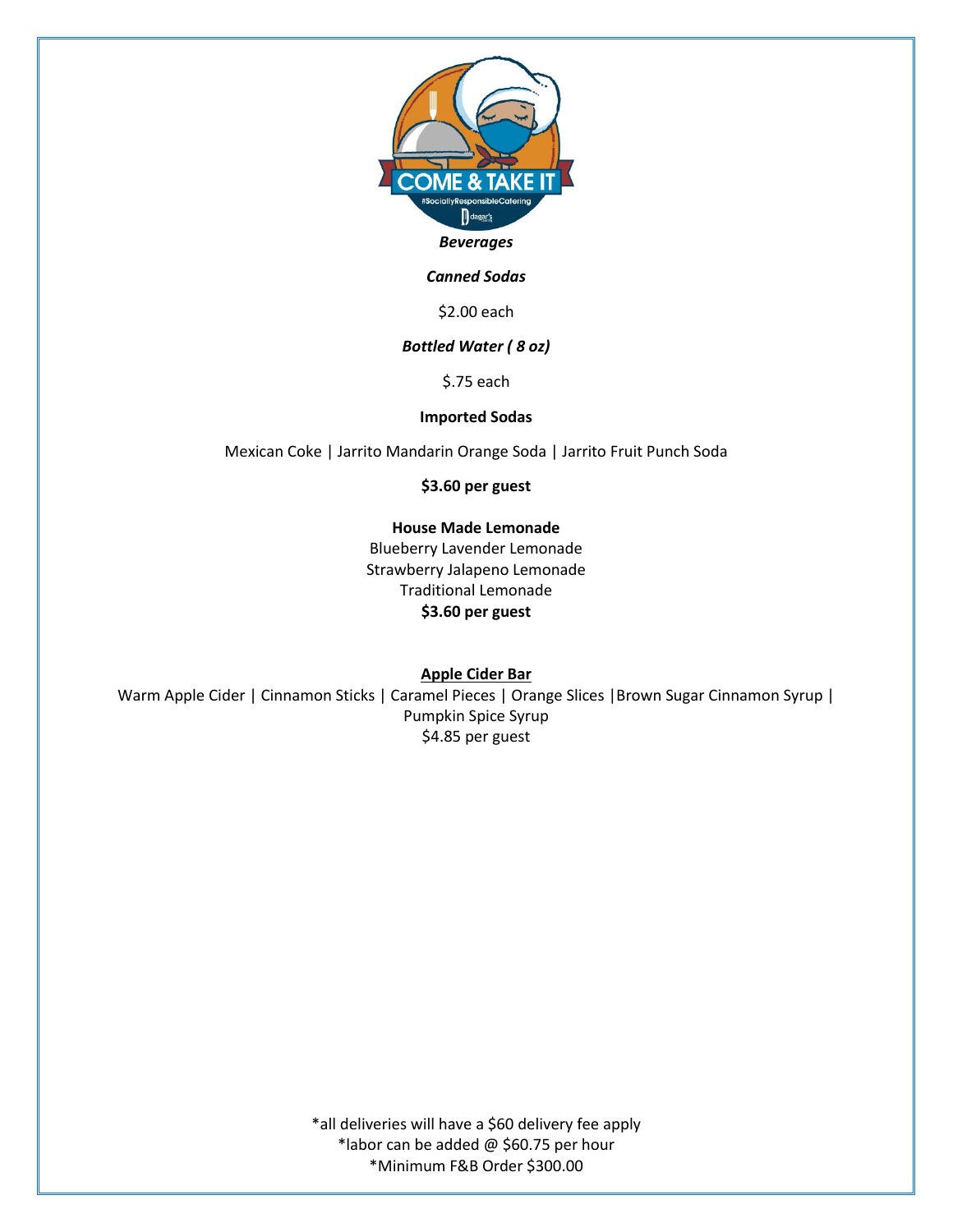

4 hour Beverage Set up

Coffee Bar

Fresh Brewed Regular Coffee and Decaf | Creamer | Peppermint Syrup |Hazelnut Syrup | Vanilla Syrup | Amaretto Syrup | Nutmeg | Cinnamon | Coco Powder | Sweetener

Hot Tea Bar

Hot Water | Bigelow Hot Tea | Sweetener | Honey

Juice Bar

Orange Juice, Apple Juice, Cranberry Juice, and Pineapple Juice

*Canned Sodas*

*Bottled Water ( 8 oz)*

*\$3.00 per person*

*Labor \$250.00- includes set up, service time and clean up*

#### *Pint Beverage Package*

Full Day Beverage Set up

Coffee Bar

Fresh Brewed Regular Coffee and Decaf | Creamer | Peppermint Syrup |Hazelnut Syrup | Vanilla Syrup | Amaretto Syrup | Nutmeg | Cinnamon | Coco Powder | Sweetener

Hot Tea Bar

Hot Water | Bigelow Hot Tea | Sweetener | Honey

Juice Bar

Orange Juice, Apple Juice, Cranberry Juice, and Pineapple Juice

*Canned Sodas*

*Bottled Water ( 8 oz)*

*\$6.00 per person*

*Labor \$500.00- includes set up, service time and clean up*